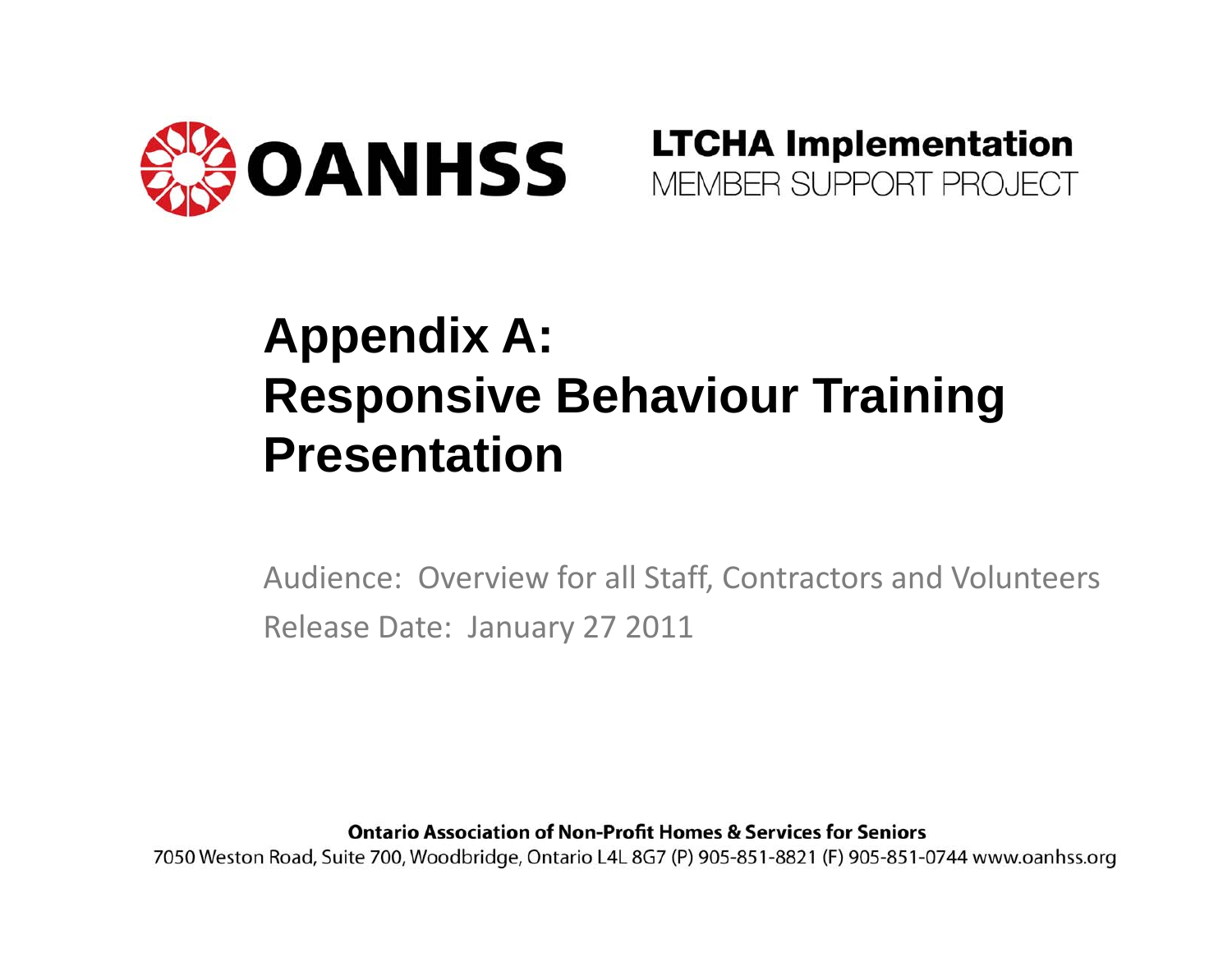# **Objectives**

- To understand and identify 'responsive behaviour'
- To be aware of training that is available

**LTCHA Implementation** MEMBER SUPPORT PROJECT

• To be aware of programs and approaches that may be implemented

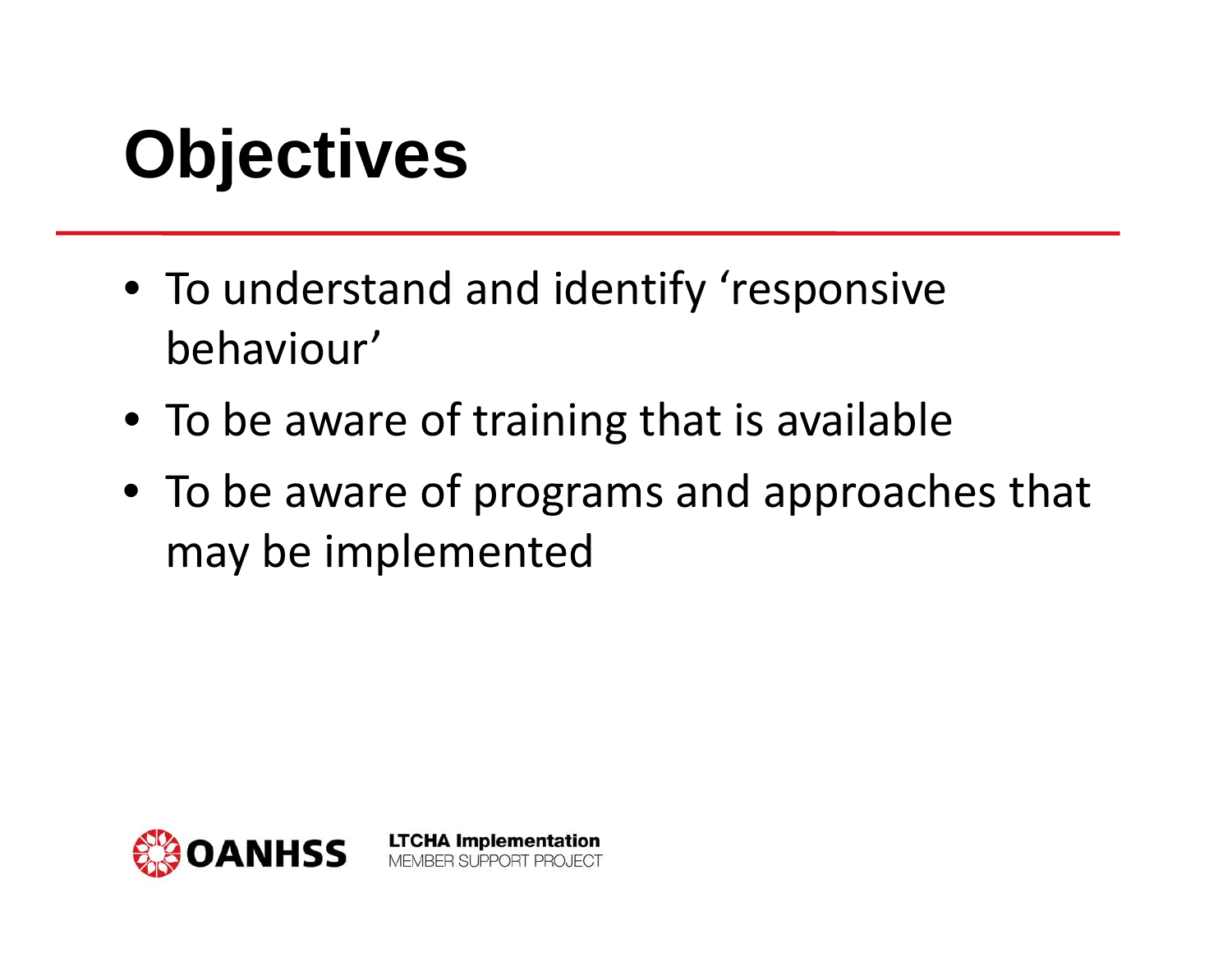### **Responsive Behaviour**

Responsive behaviour has been described in the research (Cohen ‐Mansfield, 2000) as:

- **Verbally non ‐aggressive** (verbal complaints, constant requests for attentions)
- **Verbally aggressive** (cursing, sexual content)
- **Physically non ‐aggressive** (pacing, undressing, handling objects )

**LTCHA Implementation** MEMBER SUPPORT PROJECT

• **Physically aggressive** (spitting, hitting throwing objects, physical sexual advances and hurting self or others)

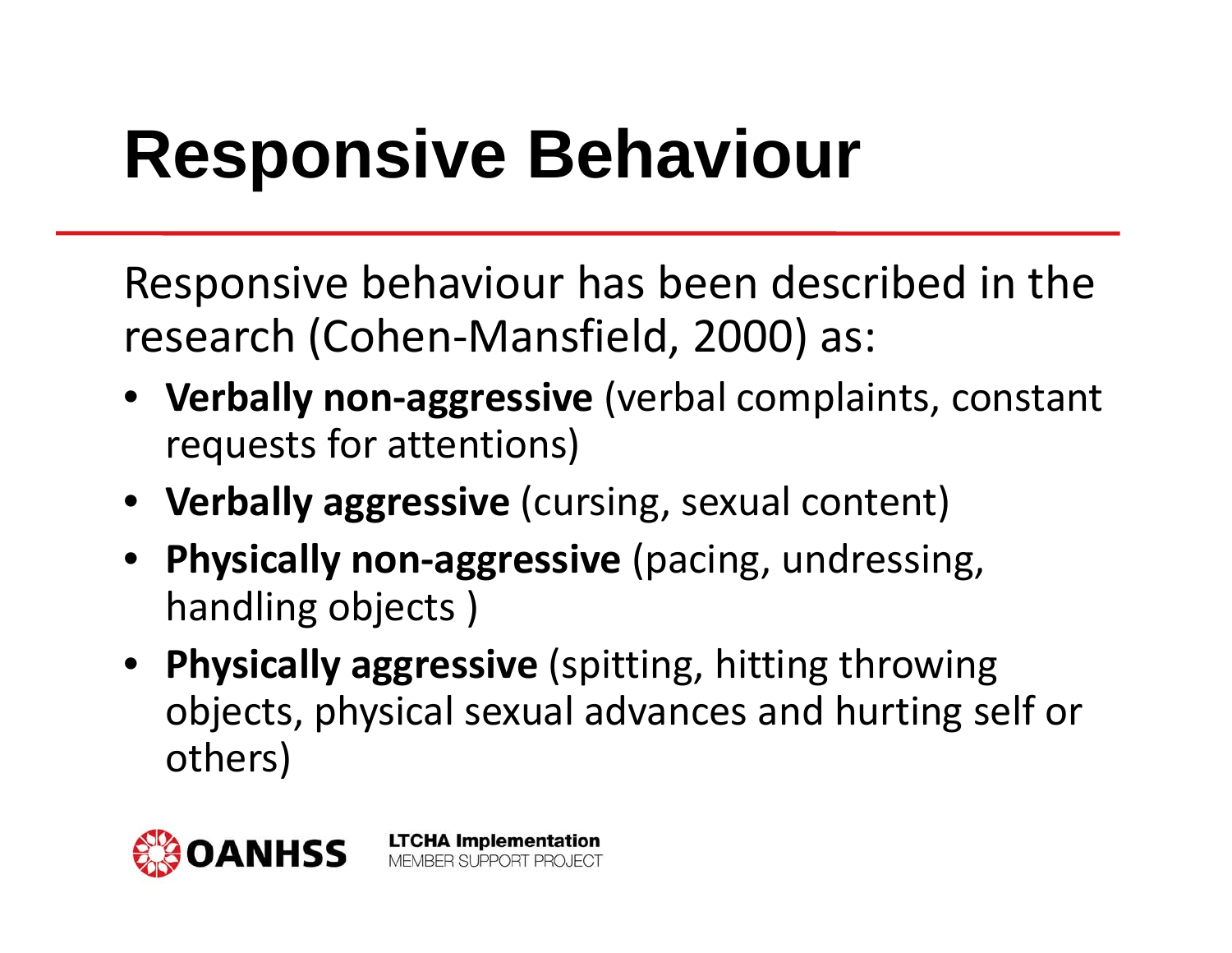### **Responsive Behaviour in People with Dementia**

• A behaviour is a means of communication

- A 'responsive behaviour' reflects a response to something negative, frustrating, or disorienting in the person's environment – can be a protective behaviour
- The reasons for behaviours are beyond the disease rather than only within the individual (caused by biological/disease processes)

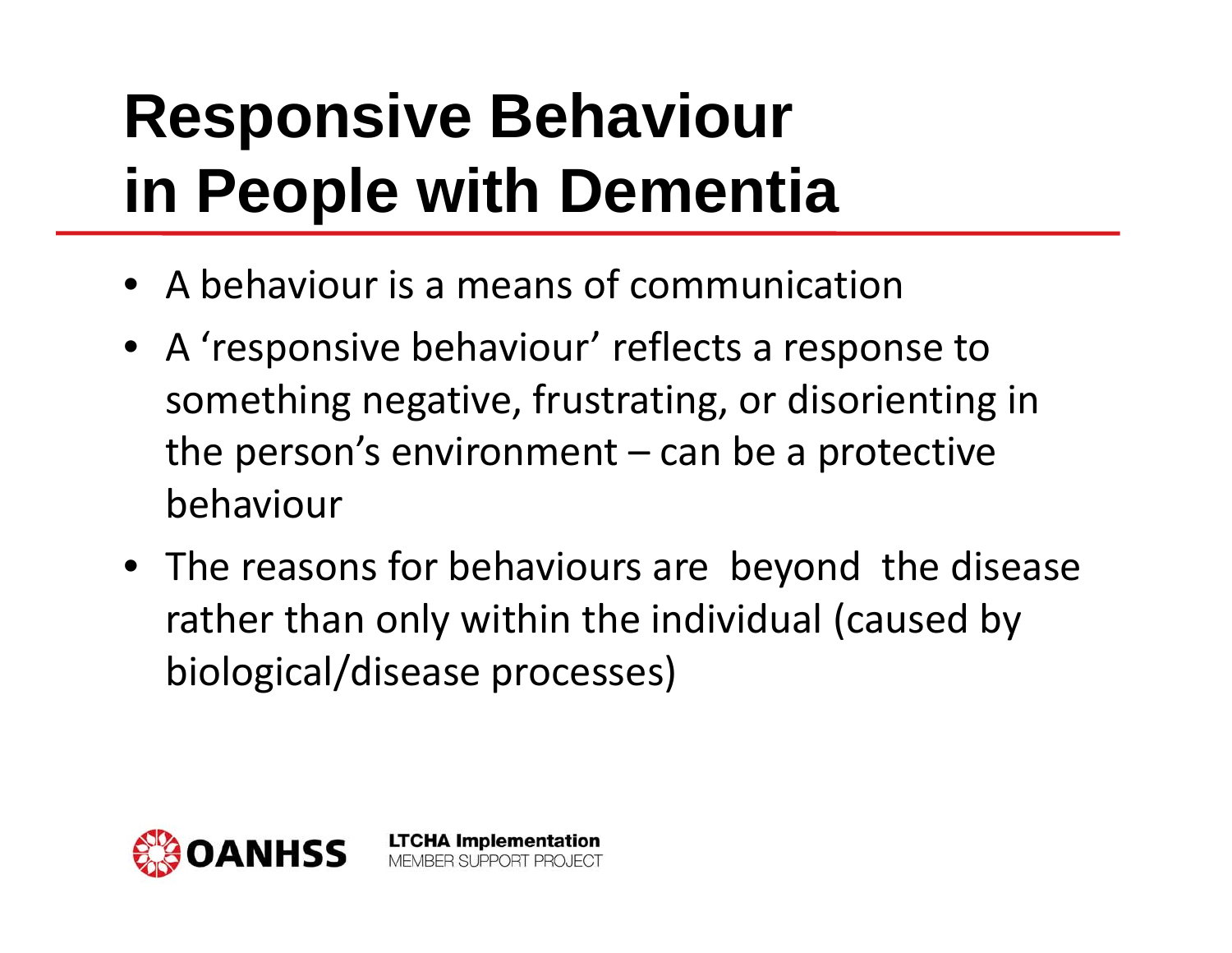# **Understanding the Behaviour**

- 1. What is the behaviour?
- 2. Who is the behaviour affecting?
- 3. What is the degree of risk?
- 4. What are the potential triggers of this behaviour?

**LTCHA Implementation** MEMBER SUPPORT PROJECT

5. What is the meaning behind the behaviour?

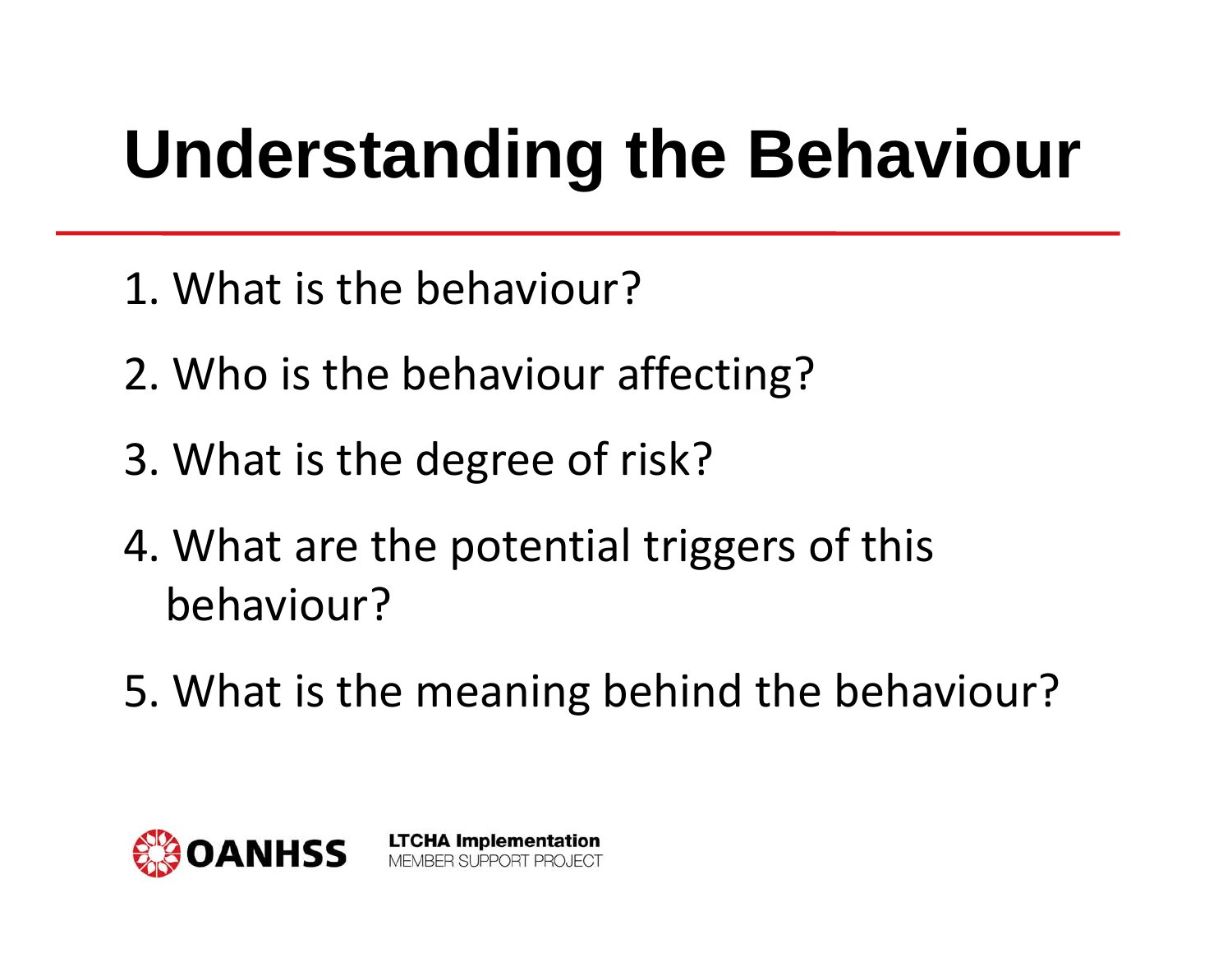# **Common Responsive Behaviours**

- 1. Constant unwarranted request for attention or help
- 2. Pacing, aimless wandering
- 3. Complaining/whining
- 4. Repetitive sentences or questions
- 5. Trying to get to a different place
- 6. Cursing or verbal aggression
- 7. General restlessness or agitation

- 8. Negativism/sarcasm
- 9. Making strange noises
- 10. Grabbing onto people

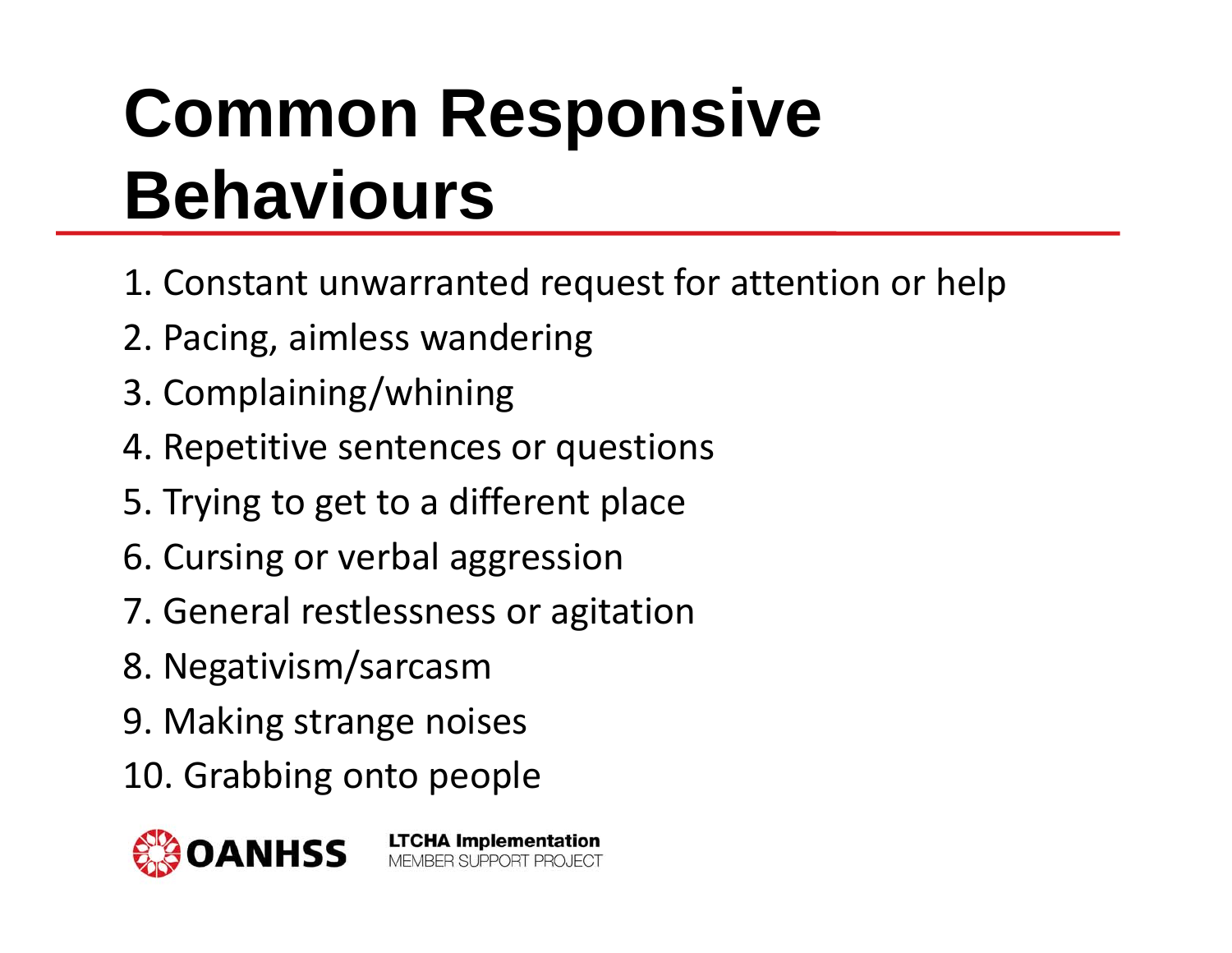### **Education**

#### **Education Planning**

• Suggested tool: *The Dementia Education Needs Assessment (DENA)* found at:

<http://akeontario.editme.com/DENA>

MEMBER SUPPORT PROJECT

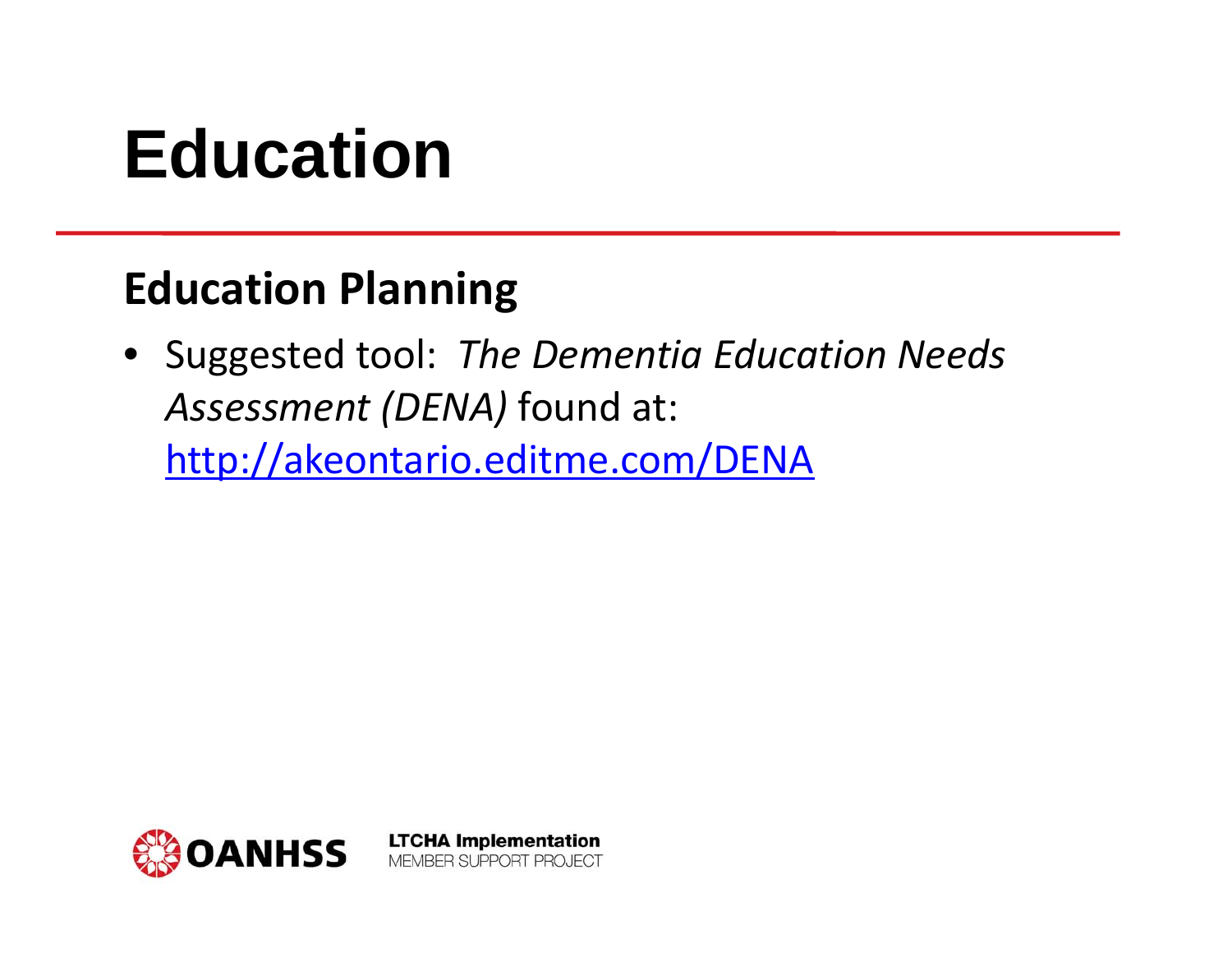### **Responsive Behaviours Orientation and Training by Target Audiences**

**All staff**: *Basic knowledge of dementia, common symptoms*

- P.I.E.C.E.S.™ enabler, Job Aid www.**pieces**[canada.com/pdf/Resources](http://www.piecescanada.com/pdf/Resources)
- use of "Me & U-First" e-modules at <u>www.u-[first.ca](http://www.u-first.ca/)</u> (English and French)
- **Front line staff**: *Enhanced knowledge of dementia*
- •U ‐First face to face training
- Gentle Persuasive Approach (GPA) [www.rgpc.ca](http://www.rgpc.ca/)
- **Registered staff**: *Enhanced knowledge of dementia, leading the team*
- •• P.I.E.C.E.S.™ program, U-First or Gentle Persuasive Approach

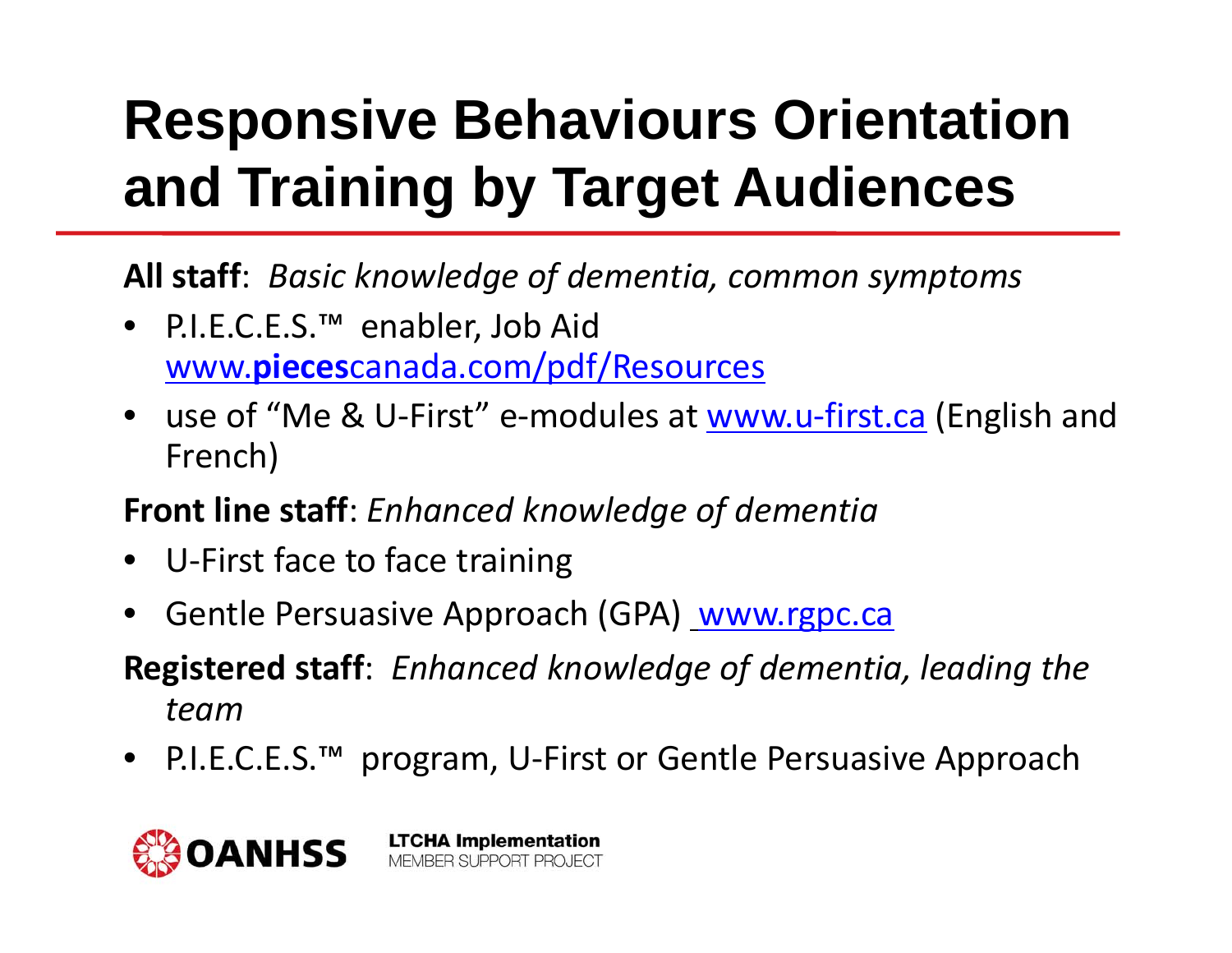# **P.I.E.C.E.S.™ TEAM Approach**

### **3-Question Template:**

- **Q. 1 What has changed? Avoid assumptions; think atypical.**
- **Q. 2 What are the RISKS and possible causes?** ◆Think P.I.E.C.E.S.<sup>™</sup>
- **Q. 3 What is the action?** ◆Interventions ◆Interactions **Information**



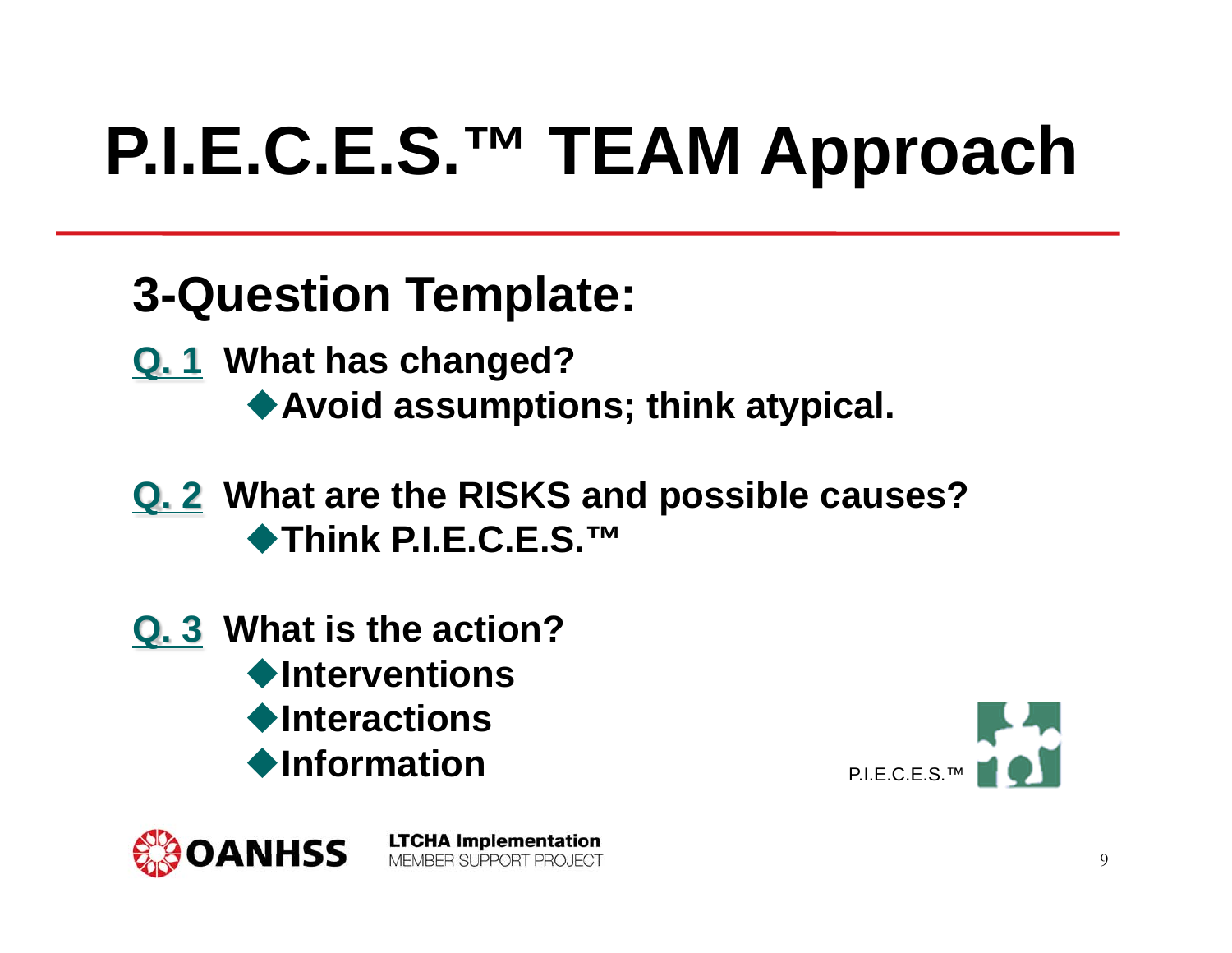### **P.I.E.C.E.S.™**

#### **A tool to help assess and plan for a complex situation using a practical approach**

- •Physical (UTI, Flu, Constipation, Pain or Discomfort, hunger)
- • Intellectual (Frustration with lack of ability to communicate)
- Emotional (Need for touch, love, grief and loss, boredom)
- •Capabilities (Match between task and remaining abilities)
- •Environment (Lighting, noise, commotion)

**LTCHA Implementation** MEMBER SUPPORT PROJECT

•**•** Social and Cultural Factors (Social interactions, care style, life history and culture)



P.I.E.C.E.S.™ 2006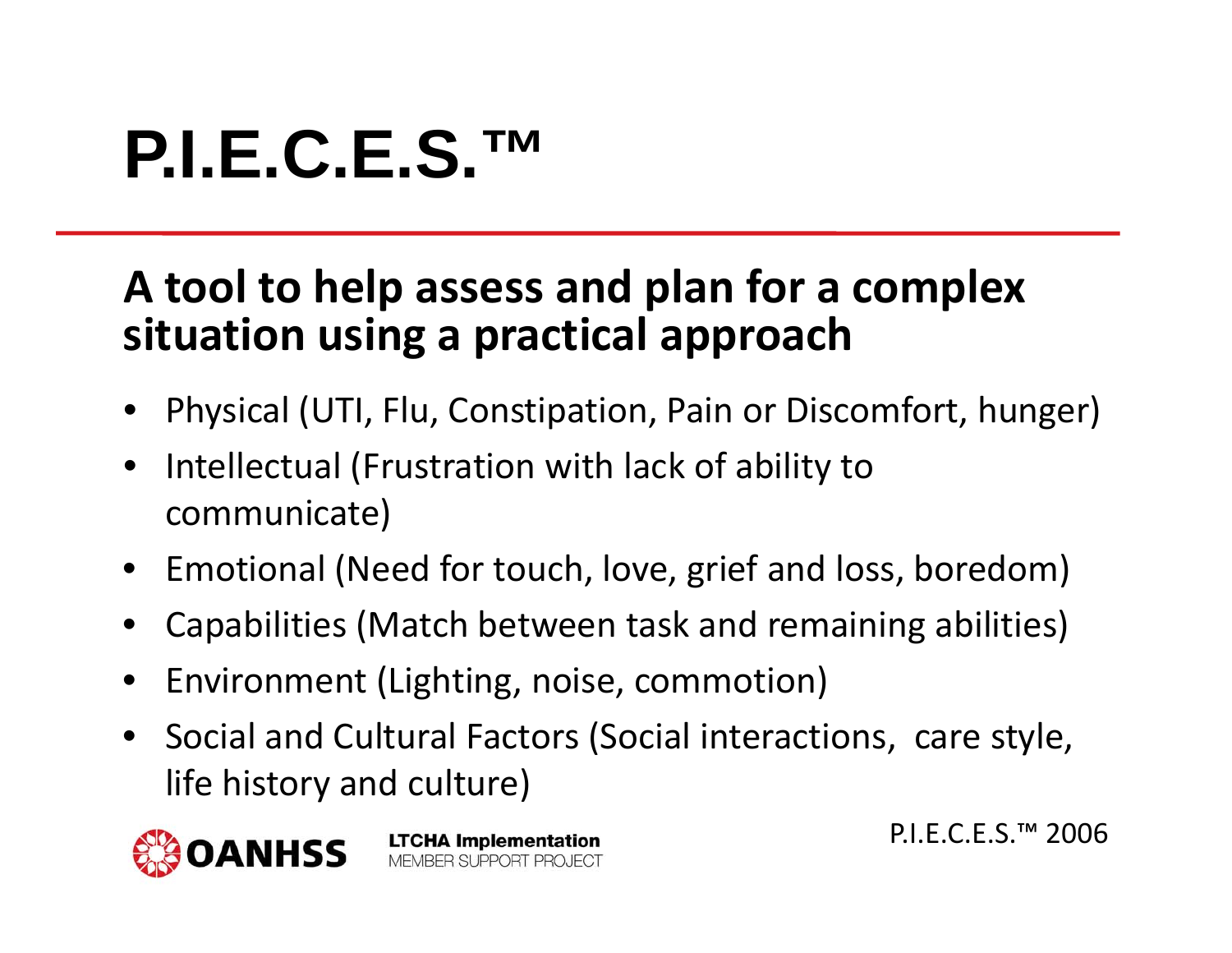### **RAI-MDS and P.I.E.C.E.S.™Integration Job Aid**

**"Putting it All Together" Job Aid** captures and integrates information from the Resident Assessment Instrument ‐Minimum Data Set (RAI ‐MDS) and P.I.E.C.E.S.™ (Physical, Intellectual, Emotional, Capabilities, Environment, Social) Framework to enhance the person's and his/her TEAM care planning process, eliminate unnecessary assessment duplication, and identify who may benefit from more in-depth assessment and "point ‐ in ‐ time" screening".

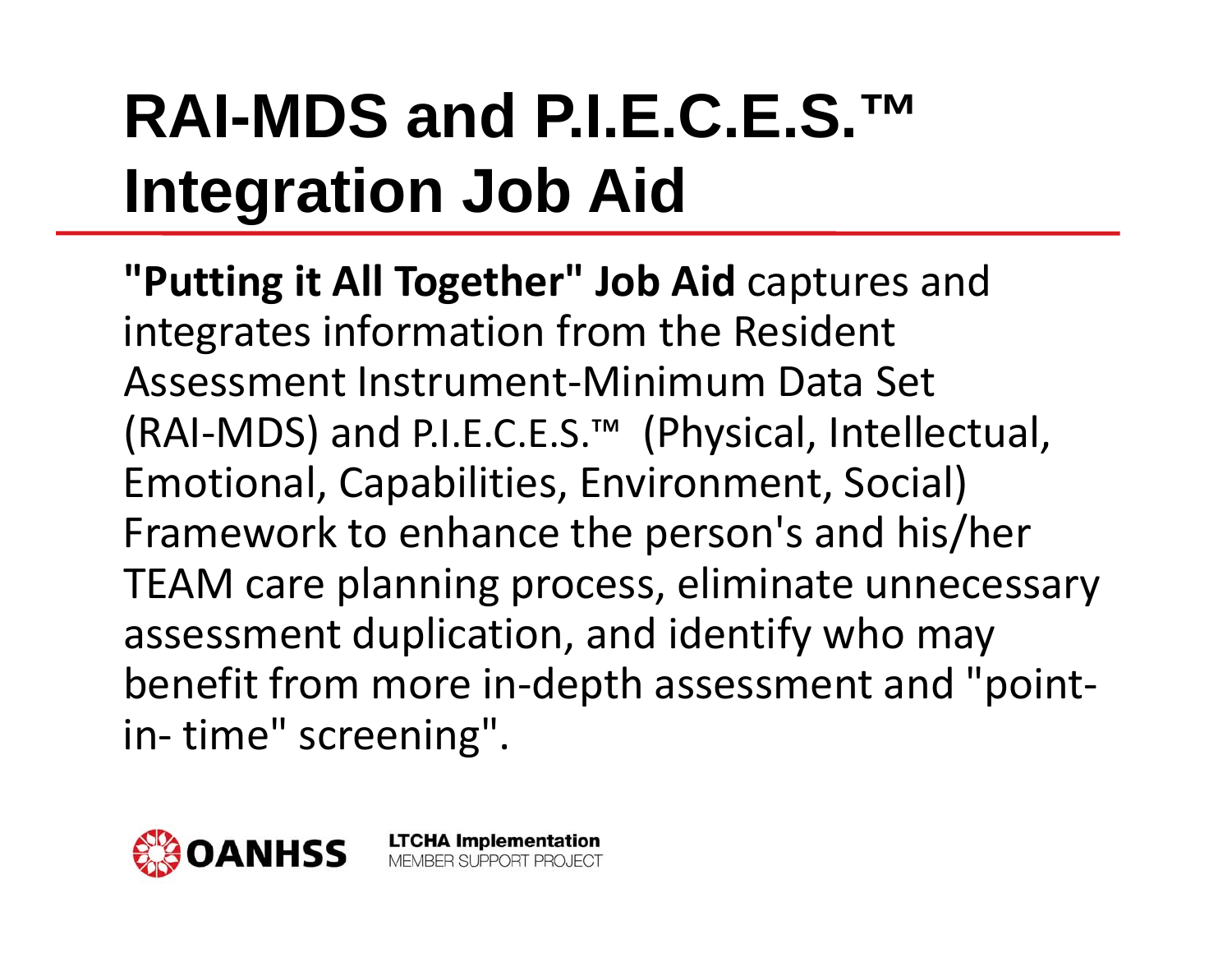### **Training Resources**

• See www.**pieces**[canada.com/pdf/Resources](http://www.piecescanada.com/pdf/Resources) for all P.I.E.C.E.S.™+ tools and RAI ‐MDS andP.I.E.C.E.S.™ Integration.

> **LTCHA Implementation** MEMBER SUPPORT PROJECT

• All of these tools aid the interdisciplinary team to assess, communicate and co ‐ordinate the support the resident in the most effective manner possible.

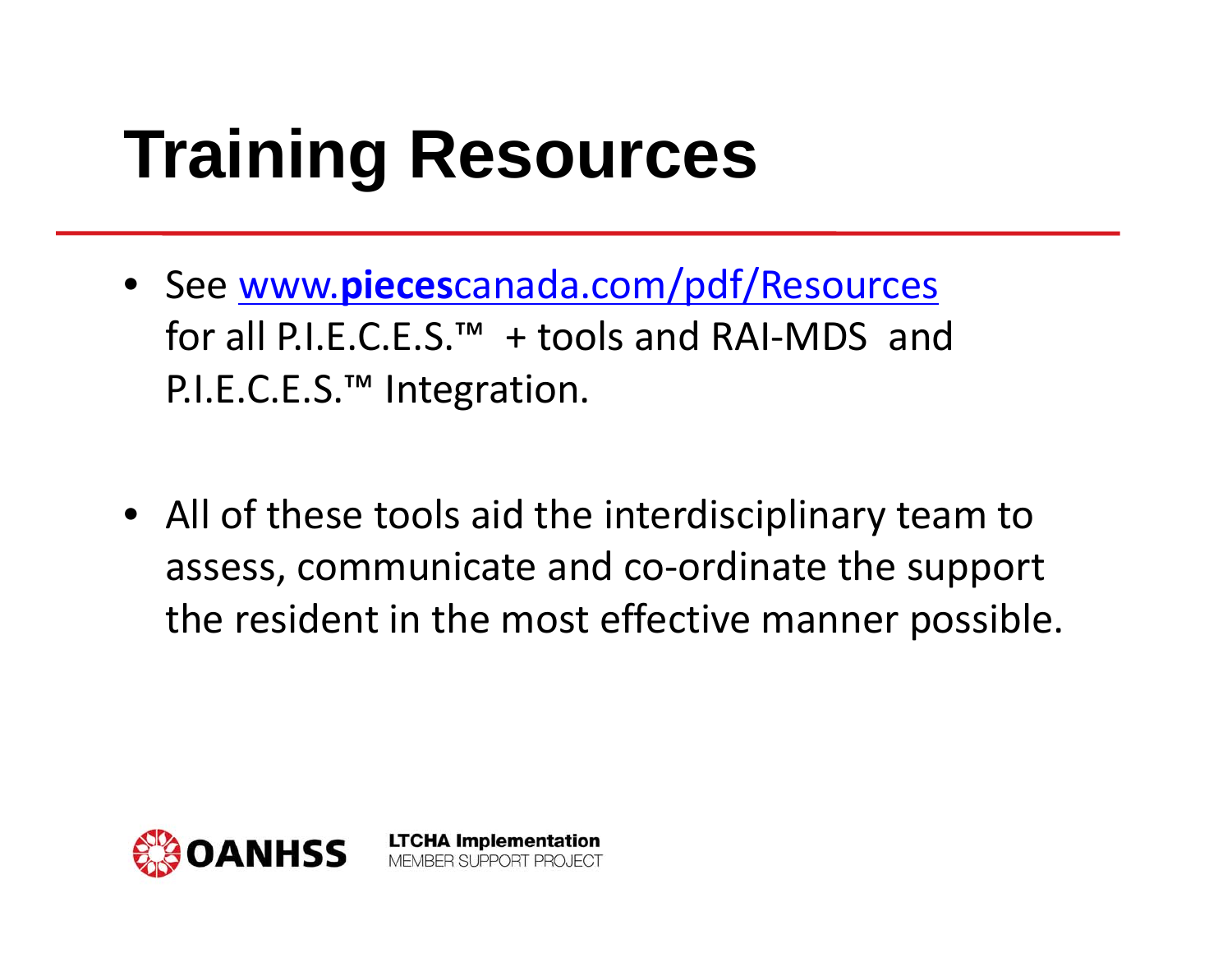### **Training Resources**

• use of "Me & U-First" e-modules at [www.u](http://www.u-first.ca/) ‐[first.ca](http://www.u-first.ca/) (English and French)

• U ‐First "face to face" training

**LTCHA Implementation** 

MEMBER SUPPORT PROJECT

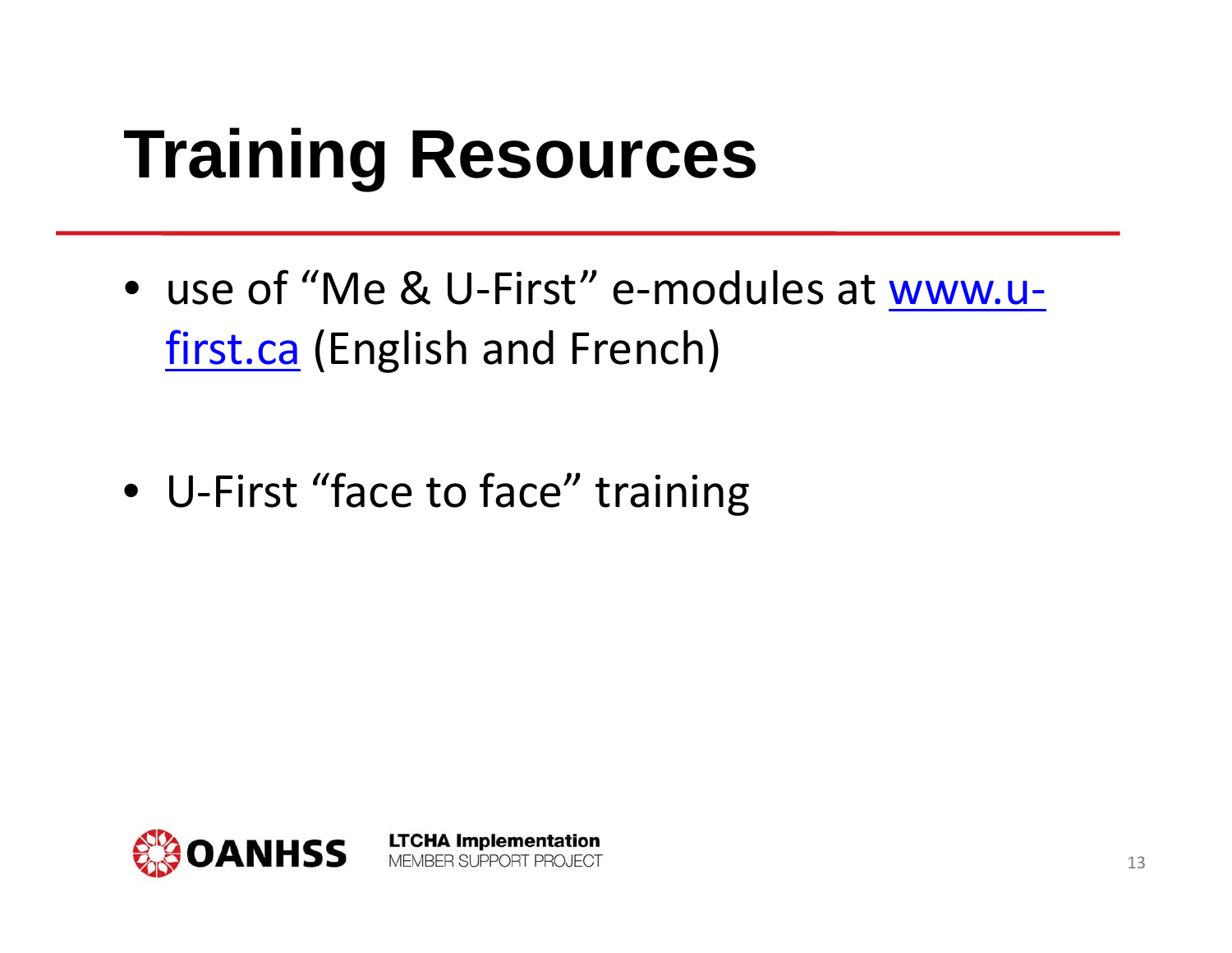## **Gentle Persuasive Approach**

A person ‐centred, compassionate, and gentle persuasive approach, employed to respond respectfully, and with confidence and skill to responsive behaviours of a more escalated nature associated with dementia.

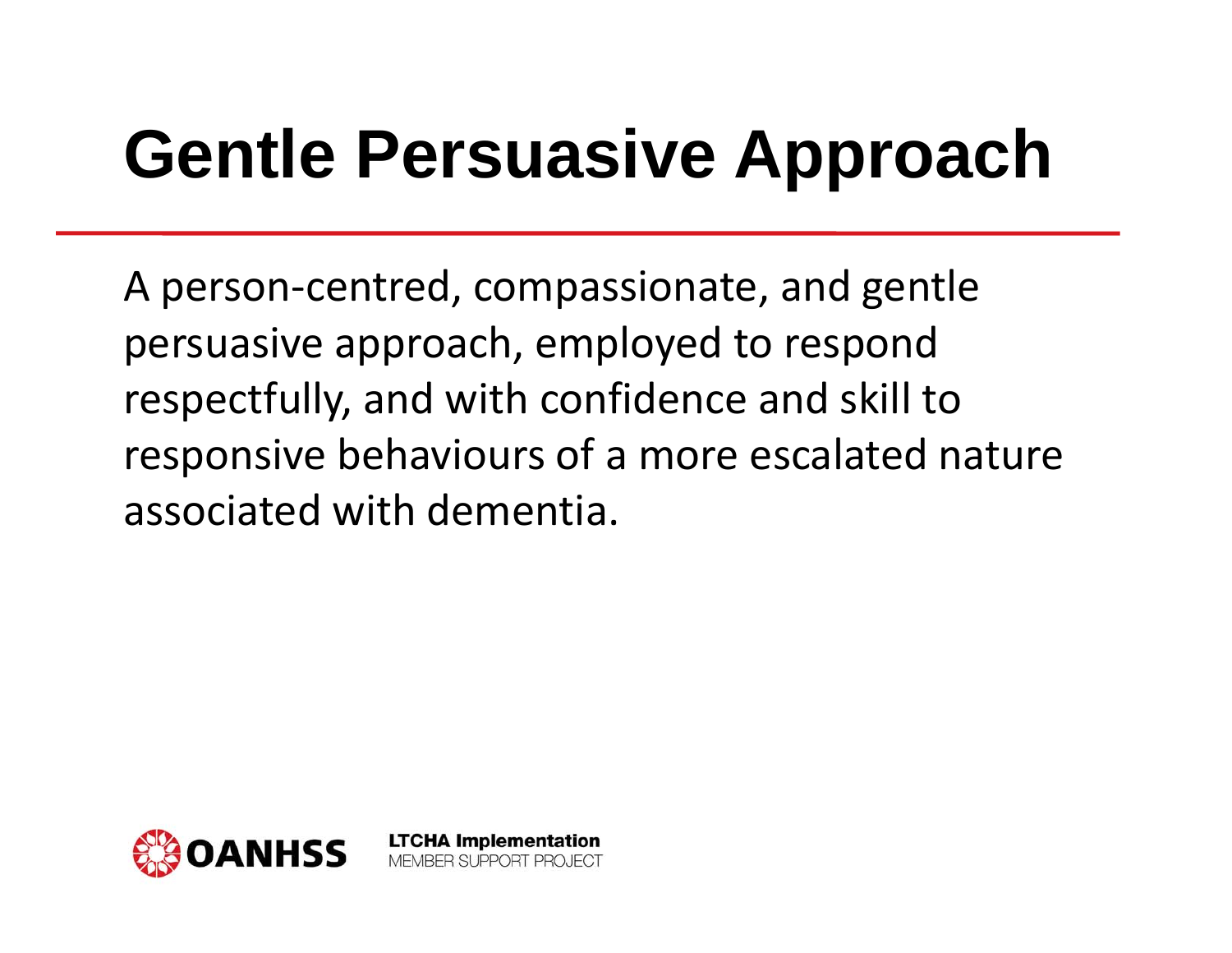# **Programs**

#### **Design programs for resident care that:**

- are an integral part of daily life and focus on self‐ care, communication, feeling connected socially, relaxation, stress reduction, residents skills/competency and former life roles.
- **GENTLECARE**™ Approach
- Restorative Care Approach (refer people to the policy and interdisciplinary approach)

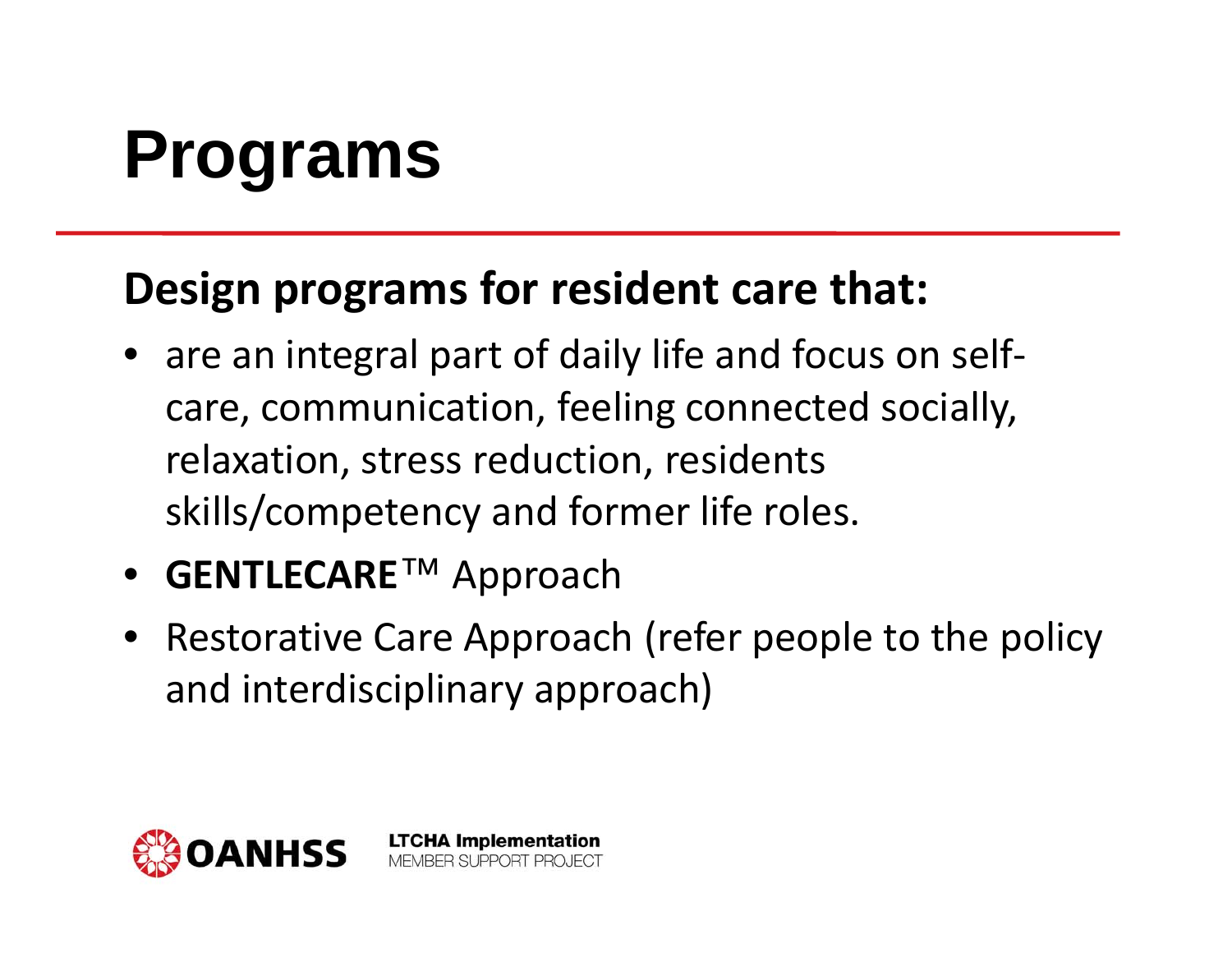# **Benefits of GENTLECARE™**

#### **The many benefits to the GENTLECARE ™ model include:**

- •**•** reduction in aggressive episodes
- •improved level of functioning
- •• better self-esteem
- •improved participation in self ‐care

- •**•** increased spontaneous socialization and communication
- •• less wandering
- •• reduced incontinence
- •**•** increased family involvement
- •[www.gentlecare.com](http://www.gentlecare.com/)

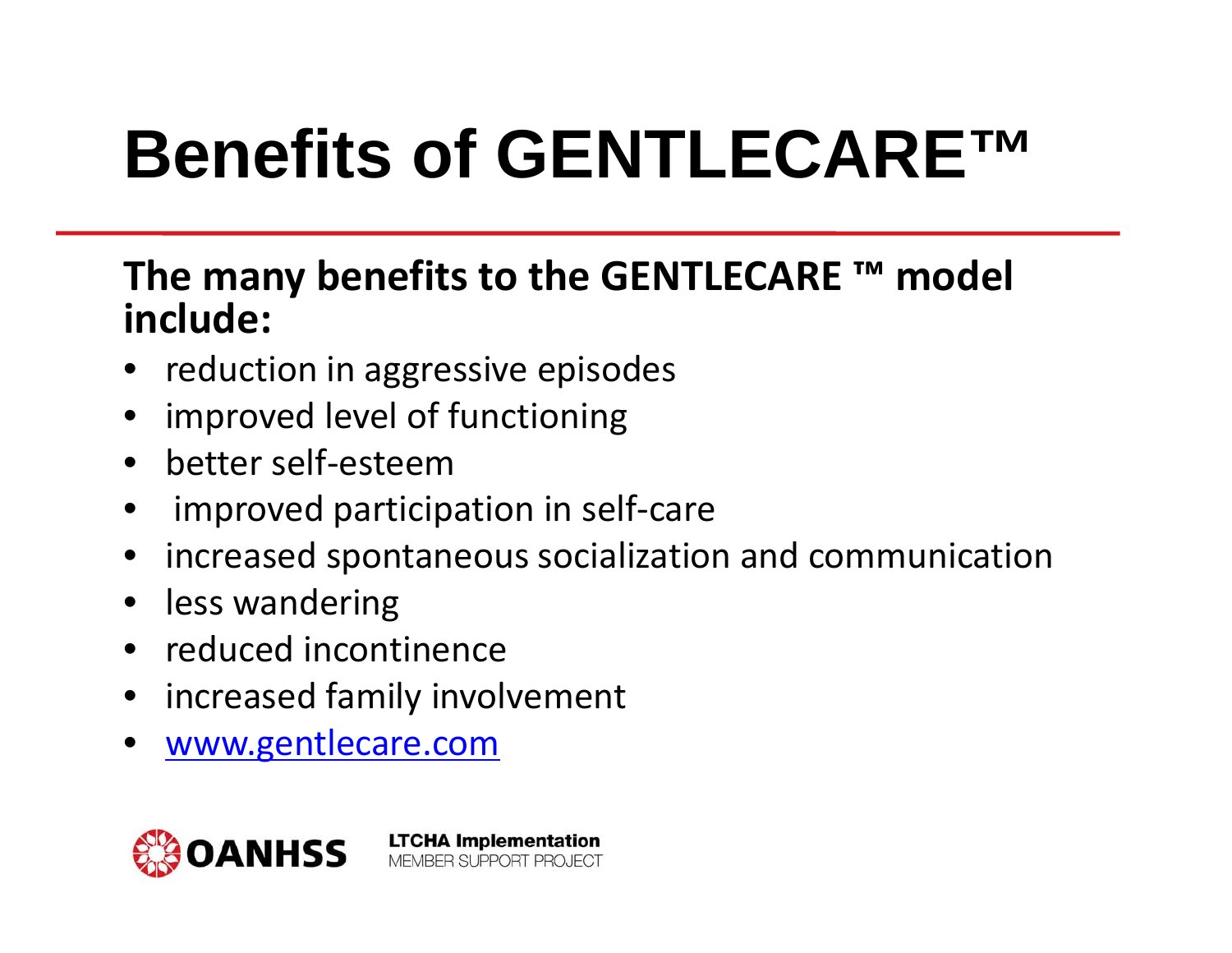## **Benefits Restorative Care Approach**

- Employs effective communication that prevents responsive episodes
- Integrates familiar and meaningful daily activities to reduce stress
- Fosters independence of the individual through an interdisciplinary team approach